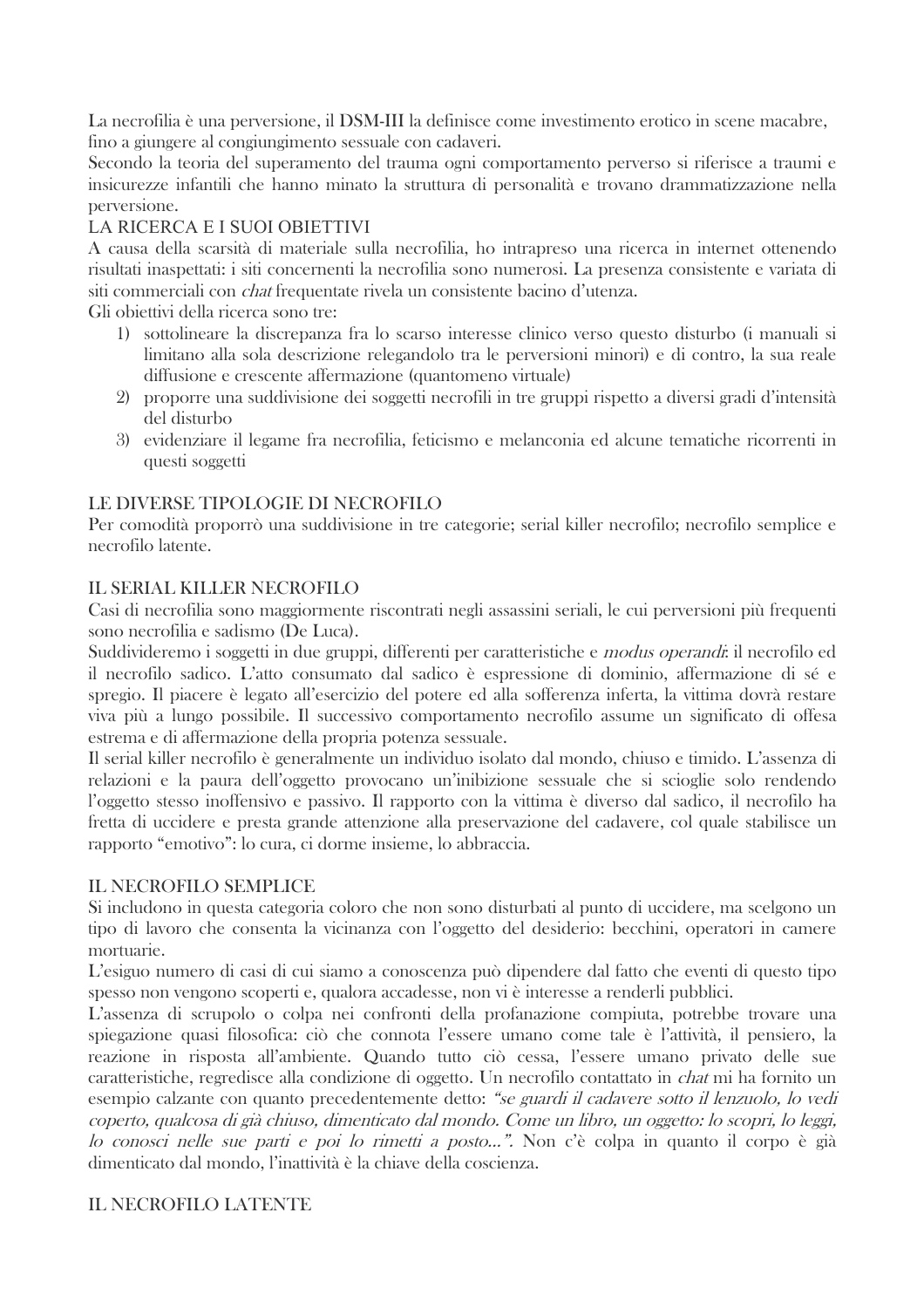Il necrofilo latente è prigioniero della fantasia necrofila ma non la agisce. In questa categoria ho svolto gran parte della ricerca prendendo contatti, via internet, con alcuni soggetti fra i quali Robert con cui ho intrapreso una corrispondenza elettronica. Considero questi soggetti perversi in quanto la fissità e la persistenza ossessiva della fantasia, esulano dalla definizione di comportamento sessuale bizzarro e risultano invalidanti per la vita sessuale. In contrasto con una sessualità di facciata, le vere modalità di soddisfazione s'incentrano su masturbazione e sleepy sex.

Le fantasie spaziano dalla tendenza sadica a dominare fino ad una sorta di rapporto emotivo: "ho letto di un incidente accaduto ad una studentessa... stava passeggiando con i suoi amici quando un'auto l'ha investita. Ho avvertito subito un grosso dispiacere, perché è dovuta morire in un incidente così cruento? (moralmente mi sono domandato, dov'era Dio in quel momento?)... mi sono chiesto se avesse già fatto l'amore... le mie emozioni hanno spaziato da una grande compassione a temi più sessuali. Desideravo che qualcuno desse a questa ragazza la delicata e dolce esperienza dell'amore prima che venisse seppellita, dopo quella morte così violenta e tragica avrei voluto farle sentire il mio calore, la mia compassione, lasciarle una parte del mio "amore" per l'eternità... sono entrati in gioco aspetti spirituali del mio sentimento... non sono uno "scopatore di corpi" per puro piacere, per me è l'ultimo legame che una persona può avere con la vita, è l'emozione di dare qualcosa"

Rob afferma di essere stato affascinato dalla morte sin da piccolo. E' sposato da 20 anni con una compagna di liceo ed ha tre figli. Pratica, senza troppo entusiasmo, del sesso "normale" ma lontano dalle sue fantasie che rimangono insoddisfatte e che nutre collezionando fotografie e creando un sito web.

Di recente ha parlato alla moglie delle sue fantasie e lei ha cercato di assecondarle (il commento in proposito è stato un ironico: "questo è un grosso merito per lei, non avrebbe mai vinto un oscar per l'interpretazione, comunque"). In conclusione i suoi interessi e desideri sessuali restano insoddisfatti nella vita di coppia.

Molti necrofili sembrano trarre piacere nel trascinare il corpo, posizionarlo, guardarlo abbandonato. Nelle fantasie del nostro soggetto, a dispetto dell'apparenza delicata che vuole far trasparire, emergono evidenti contrasti ed elementi quali il feticismo (le braccia sono un tema ricorrente: "amo guardare le braccia che penzolano, adoro le braccia delle donne"), il desiderio di resa incondizionata: "mi piace praticare del sesso orale con questa partner consenziente" (è indicativo l'uso del termine *willing*; letteralmente: consenziente, voglioso, volenteroso, un termine che sottolinea la volontarietà del partner il che è abbastanza stridente, trattandosi di un cadavere), il contrasto fra il desiderio di dominio, possesso *("inserirmi e venirle in ogni orifizio")* e il desiderio di protezione *("amo baciare* ogni centimetro delle sue braccia specie l'ascella e nascondermi in essa").

Prendendo atto della forte ambivalenza riscontrata, si noti la funzione compensatoria svolta da frasi e descrizioni gentili e il reiterare la "pulizia" dei suoi sentimenti *("amo l'idea di fare l'amore in modo* dolce e appassionato con il suo corpo pensando che qualcosa di me resterà con lei per l'eternità...è come dare me stesso e l'essenza della vita. Più che piacere sessuale è compassione verso una donna che non sperimenterà più i piaceri dell'amore". Ciò potrebbe trovare spiegazione nel fatto che, essendo la perversione latente, l'istanza Superegoica si fa sentire vivacemente. Allo stesso modo emergono meccanismi di difesa quali separazione e negazione.

Molti soggetti realizzano le proprie fantasie nei limiti della legalità inscenando uccisioni, rituali macabri e pratiche sessuali con sedicenti cadaveri. E' sorprendente la quantità di siti sorti per la realizzazione di queste fantasie e il grande business che ne è nato.

Una variante diffusa in cui la partner consenziente viene resa incosciente (o finge di esserlo) e "abusata" è definita sleepy sex.

#### **NECROFILIA FEMMINILE**

E' presente un numero, seppur esiguo, di donne necrofile.

Alcune sono state introdotte dai loro partners, impiegati in questo campo. Il cadavere diviene strumento di eccitazione per la coppia e soddisfa il desiderio voyeristico ed esibizionistico. Inoltre la donna può lasciarsi andare alla massima libertà in quanto la "rivale" non costituisce un pericolo per la sua immagine e per il rapporto.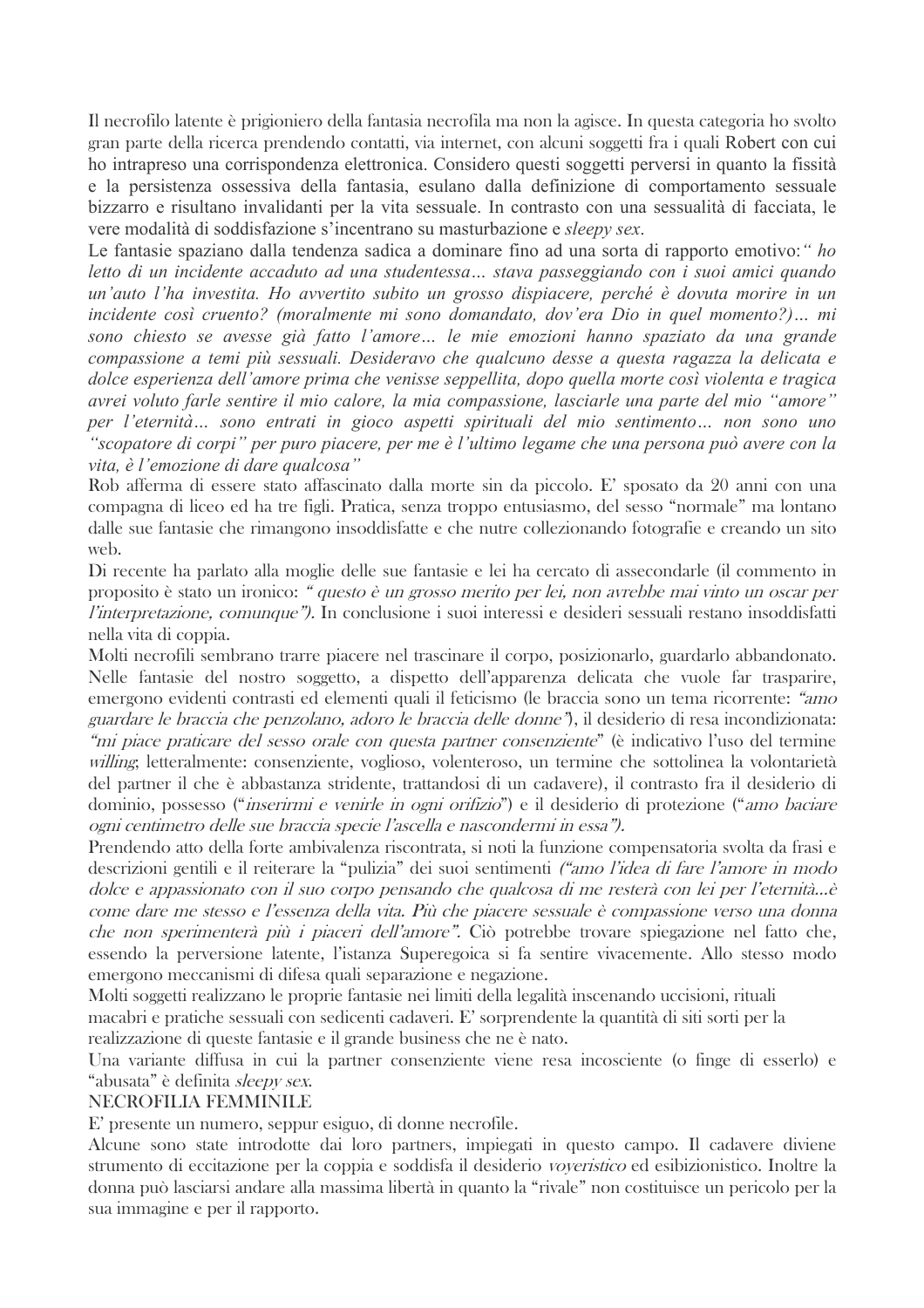La maggior fonte d'eccitazione sta nell'immedesimarsi con la vittima. Ciò sembra rientrare, in forma più intensa, nella fantasia femminile di passività e sottomissione al partner (fantasie di stupro...).

Non va comunque tralasciato il fatto che le donne, più dei maschi, stabiliscono un legame tra sesso e sentimento è quindi più probabile che si vedano, secondo una visione romantica, come oggetto dell'amore di qualcuno anche dopo la morte o che s'immedesimino con maggiore facilità nell'oggetto del desiderio sessuale di un uomo, qualsiasi esso sia.

Le fantasie riguardano la propria morte e il successivo abuso del corpo oppure l'uccisione durante l'atto sessuale, all'acme del piacere.

Molte hanno giocato a fare la morta come variante all'interno di normali giochi sessuali.

Nella mia ricerca tre sole donne svolgono una parte attiva nell'atto necrofilo.

#### FETICISMO MELANCONIA E NECROFILIA

Nel feticismo come nella necrofilia, il soggetto non è in grado di tollerare l'altro nella sua interezza perciò lo frammenterà, deumanizzandolo. Una volta scelto un elemento parziale, neutro, investirà sessualmente su di esso. In questo modo l'oggetto d'amore riflesso nel feticcio diverrà innocuo e, di conseguenza, fruibile.

Il cadavere, privato dell'attività e del pensiero, diventa feticcio, oggetto, guscio vuoto, simbolo di qualcosa che è stato e spaventa troppo nella sua interezza.

Secondo la prospettiva fenomenologica il melanconico prova amore soltanto nella perdita, questo perchè il possesso dell'oggetto d'amore obbliga a prendere coscienza della sua finitezza, ad abbandonare il carattere ideale.

Soltanto nel lutto per l'oggetto si può entrare in rapporto con esso possedendolo con piena soddisfazione. In questa condizione il legame è protetto dalla consunzione e dal degrado.

In accordo con De Luca potremmo affermare che il necrofilo melanconico esorcizza la perdita dell'oggetto d'amore subita nell'infanzia, divenendone artefice.

L'idealizzazione contribuirà ad un allontanamento dalla realtà in quanto inconciliabile con le fantasie di perfezione ed accettazione che accompagnano il necrofilo. A questo proposito Nielsen dice "...C'è qualcosa di così effimero ed attraente nei corpi dei giovani morti ... Gli usi che la fantasia può fare di un modello che nella vita non può esistere"

#### **CONCLUSIONI**

L'atto perverso è espressione di dinamiche profonde. Non comprende la relazione con l'altro come persona, si esprime invece come relazione con i propri fantasmi, incarnati nel feticcio.

Mi sono interessata alla necrofilia come disagio, espressione di un bisogno profondo e mai soddisfatto ed al modo in cui questo viene distorto e frammentato in tanti indizi.

La scelta dell'oggetto rivela quanto poco mascherato sia il bisogno e quanto forte la ricerca di contatto. Il corpo pur essendo oggetto parziale riflette l'oggetto reale nella sua totalità con la sola differenza di spogliarlo da ogni minaccia.

Masters ritiene la necrofilia una distorsione del desiderio di potere (l'eccitazione deriva dalla libertà di agire a piacimento sul corpo). Nella mia "esperienza" la fantasia sadica e di potere è presente solo in alcuni individui, negli altri sembra avere una funzione marginale, di sfogo della frustrazione e della rabbia causate dall'incomprensibilità dell'altro, dal suo rifiuto reale o immaginato.

La fantasia più frequente infatti, vede il corpo come attivo, partecipante (si veda l'uso del termine *willing d*a parte di Rob), con ciò non nego la presenza di un'ambivalenza e di un'espressione di potere ma il fatto che, rispetto al sadico, sembra essere il desiderio di accettazione a prevalere sulla rabbia.

Ernst Jones individua un tipo di necrofilia derivante dal rifiuto di accettare la separazione, questa tematica si ripropone nella mia ricerca; Dahmer lobotomizzò una vittima per non venire abbandonato, Nielsen dice: "Avevo timore di svegliarlo e farlo andar via. Tremante di paura, strangolai il suo corpo" "ricordo di aver pensato che quella mattina si sarebbe svegliato e mi avrebbe lasciato... volevo che lui restasse con me, che lo volesse o no..."

In questa prospettiva potremmo intendere la necrofilia come l'esasperazione del bisogno di relazionarsi con l'oggetto assente.